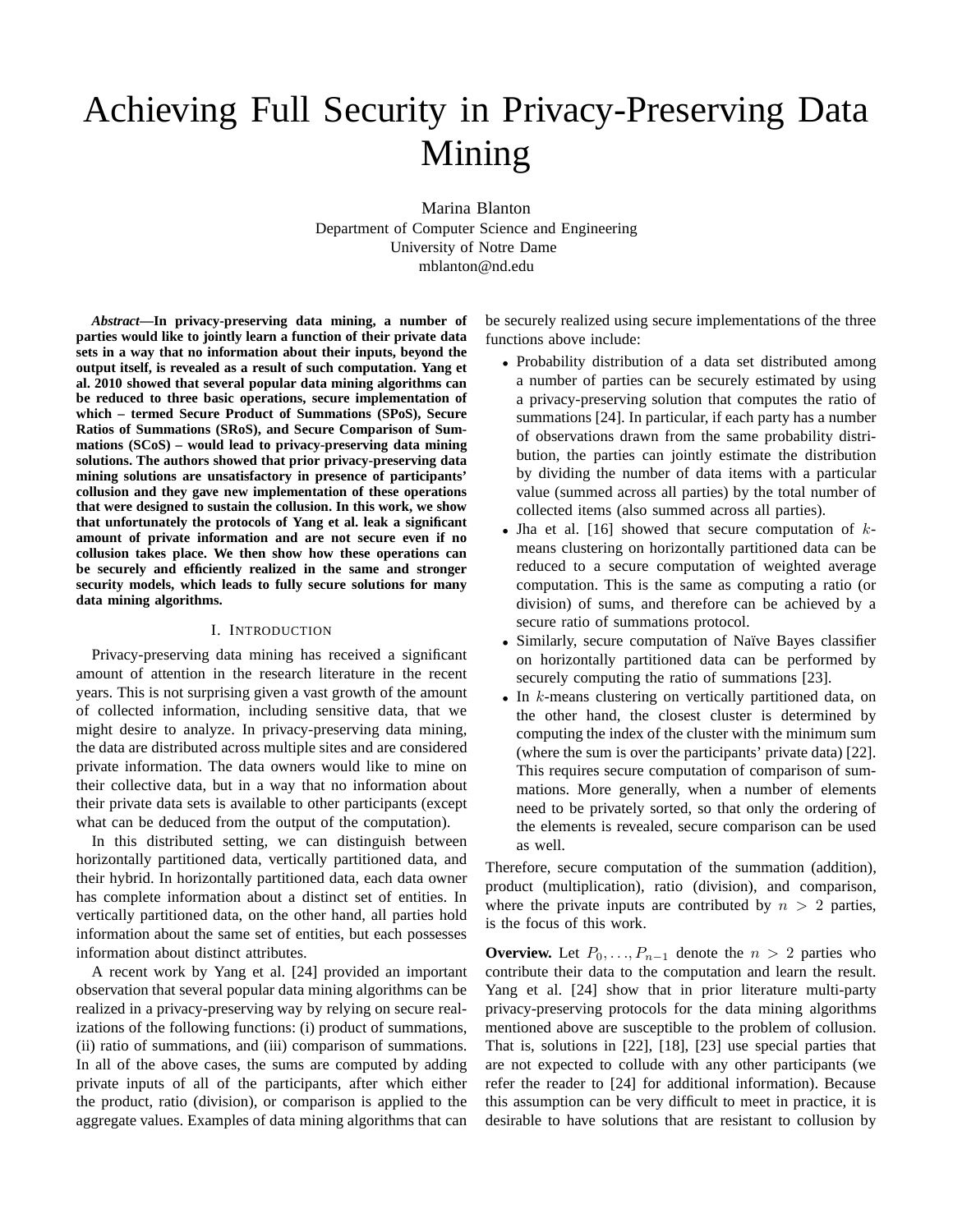subsets of the participants.

To address the problem, Yang et al. take an interesting approach in designing privacy-preserving protocols for product, ratio, and comparison of summations. Unlike computing over the integers, which is standard in secure multi-party computation, arithmetic is performed over real operands. All inputs of each party are assumed to be in the range  $(0, 1)$ , which means that they are scaled to that range before joint computation takes place. More precisely, the authors provide protocols for the following functionalities:

- 1) In *Secure Product of Summations (SPoS)* protocol, party  $P_i$ , for  $i = 0, \ldots, n - 1$ , has input  $x_1^{(i)}$  and  $x_2^{(i)}$ , where  $x_j^{(i)} \in (0,1)$  for  $j = 1,2$ . As a result, each party learns  $p = \sum_{i=0}^{n-1} x_1^{(i)} \cdot \sum_{i=0}^{n-1} x_2^{(i)}$ .
- 2) In *Secure Ratios of Summations (*k*-SRoS)* protocol, party  $P_i$ , for  $i = 0, ..., n-1$  has input  $x_1^{(i)}, x_2^{(i)}, ..., x_k^{(i)}$ , where  $1, u_2, \ldots, u_k$  $x_j^{(i)} \in (0,1)$  for  $j = 1,...,k$ . As a result, each party learns  $r = \sum_{i=0}^{n-1} x_1^{(i)} : \sum_{i=0}^{n-1} x_2^{(i)} : \cdots : \sum_{i=0}^{n-1} x_k^{(i)}$  $\frac{1}{k}$ .
- 3) In *Secure Comparison of Summations (SCoS)* protocol, party  $P_i$ , for  $i = 0, \ldots, n - 1$ , has input  $x_1^{(i)}$ , and  $x_2^{(i)}$ , where  $x_j^{(i)} \in (0,1)$  for  $j = 1,2$ . As a result, each party learns  $l = \arg \max_{k=\{1,2\}} (\sum_{i=0}^{n-1} x_k^{(i)})$ .

The Secure Product of Summations protocol SPoS protocol is realized in [24] using homomorphic encryption, and the authors provide a rigorous security proof against semi-honest participants (see below for a definition). The Secure Ratios k-SRoS and Comparison of Summation SCoS protocols are then built using the SPoS protocol and were left without security analysis. In this work we show that unfortunately the latter two protocols leak a significant amount of information about private inputs. Furthermore, the functionality realized by the SPoS protocol can be achieved (over integers or fixed point values) in a straightforward manner using a number of underlying secure computation techniques. Secure solutions for the comparison and ratio (or division) operations, however, are more complex with the state of the art secure multi-party computation (SMC) techniques and require careful design. Therefore, one of the goals of this work is to show how the above functions can be securely and efficiently realized, so that they could be used to build secure solutions for data mining algorithms.

As another security-related aspect of the above protocol formulation, notice that the operations are *not composable*. That is, the result of the computation in each of SPoS,  $k$ -SRoS, and SCoS is revealed to the participants in the clear and therefore the protocols cannot be automatically used as building blocks in more complex protocols. This, in particular, means that only data mining algorithms that can be realized using a single invocation of  $k$ -SRoS protocol or a number of SCoS protocols where the results of the comparisons are not private (i.e., part of the output) are supported. We argue that composability is desirable for widening the applicability of the solutions and will result in the ability to securely evaluate a much richer set of functions. For example, privacy-

preserving computation on vertically partitioned data often involves multiple applications of the product operation (e.g., in Naïve Bayes and association rule mining). Also, in association rules mining, finding frequent itemsets with support exceeding certain threshold k% relies on addition, multiplication, and comparison operations, which cannot be realized by a single protocol above, but can be realized by their combination. Finally, when the index of the closest cluster is computed in k-means on vertically partitioned data, repeated application of SCoS would lead to information about the distance ordering of all of the clusters, which is undesirable and can be eliminated if the comparison protocol is composable.

To further widen the scope of data mining algorithms that can be securely realized using these techniques, we decompose the above protocols into four distinct operations: addition, multiplication, comparison, and division. We then provide secure and composable realizations for each of them. This means that arguments to each operation are distributed among the participants and the outputs are also communicated in a distributed way. This enables secure evaluation of any number of these operations in any order. Then in the beginning, each party will distribute its inputs among all of the participants, and once the desired function is computed, the parties will combine their outputs to learn the result of the computation. This setup has an additional advantage in that the set of parties who hold the inputs does not have to be the same as the set of parties who carry out the computation. Similarly, the set of parties who receive the output can be different from the set of parties supplying the inputs, carrying out the computation, or both. This has the flexibility that, for instance, for efficiency reasons the computation can be carried out by a selected group of input owners on behalf of all input providers or even be outsourced to a number of computational servers.

To summarize, the contributions of this work are: (i) we analyze k-SRoS and SCoS protocols of Yang et al. and show that they do not satisfy necessary security guarantees and (ii) we show how secure and composable solutions for addition, multiplication, comparison, and division operations can be realized to support a broader range of data mining algorithms. These solutions are secure in the same as in [24] and stronger security models.

**Security model.** In secure multi-party computation (SMC), there are two standard security models with respect to the malicious behavior of the participants. In the semi-honest (or honest-but-curious or passive) model, the participants follow the computation as prescribed, but might attempt to compute additional information from the messages observed during protocol execution. In the malicious (or active) model, the participants can arbitrarily deviate from the protocol, including aborting the computation, substituting wrong values for the intermediate results, etc. In both models, the participants can collude (i.e., share their information and coordinate their actions), which is modeled by an adversary that corrupts a number of participants. In the semi-honest model, security is achievable even if there is only a single honest participant. In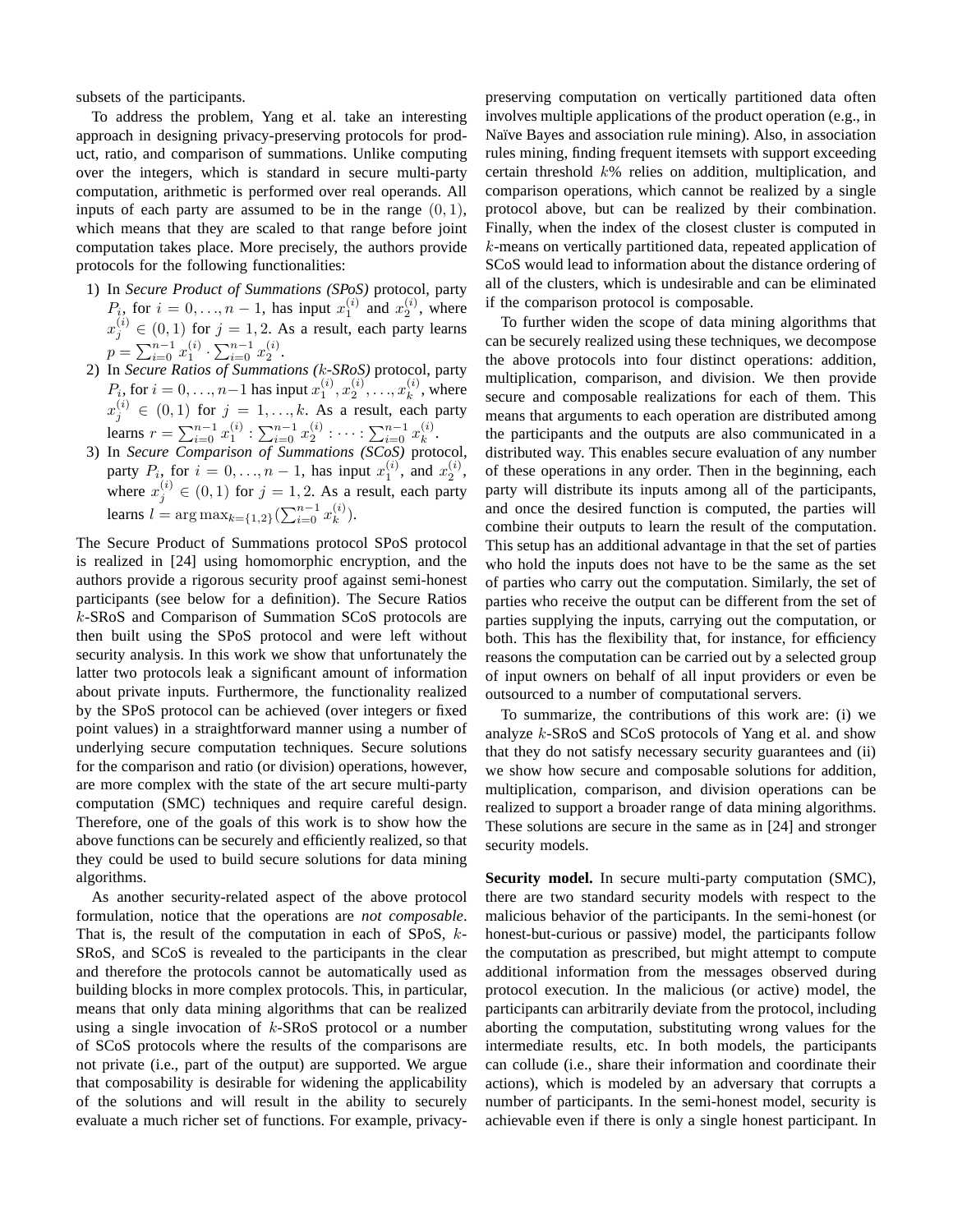the malicious model, however, the number of honest parties is required to be a larger fraction of the participants (e.g., if all corrupted participants quit, the honest parties should be able to bring the computation to completion).

Publications that provide privacy-preserving solutions for data mining algorithms, including Yang et al., normally assume the semi-honest model (a number of publications assume even weaker security model, in which semi-honest participants do not collude). We therefore next formalize the security definition for that model.

*Definition 1:* Let  $P_0, \ldots, P_{n-1}$  engage in protocol  $\pi$  that computes function  $f(in_0, \ldots, in_{n-1})$  = (out<sub>0</sub>, out<sub>1</sub>, ..., out<sub>n−1</sub>), where in<sub>i</sub> and out<sub>i</sub> are the input and output of party  $P_i$ , respectively. Let  $I = \{P_{i_1}, P_{i_2}, \ldots, P_{i_t}\}$  denote a subset of the participants for  $t < n$  and VIEW<sub> $\pi$ </sub>(*I*) denote the combined view of participants in I during execution of protocol  $\pi$ . In particular,  $P_i$ 's view is formed by its input, internal random coin tosses  $r_i$ , and messages  $m_1, \ldots, m_s$  passed between the parties during protocol execution, i.e.,

$$
VIEW_{\pi}(P_i) = (in_i, r_i, m_1, \ldots, m_s).
$$

The view of  $I$  is then the union of the views of the participants in I. We say that protocol  $\pi$  is t-private in presence of semihonest adversaries if for each coalition  $I$  of size at most  $t$ there exists a probabilistic polynomial time simulator  $S_I$  such that

$$
\{S_I(\mathsf{in}_I, f(\mathsf{in}_0, \ldots, \mathsf{in}_{n-1}))\} \equiv \{\text{VIEW}_{\pi}(I), \text{out}_I\},\
$$

where  $\text{in}_I = \bigcup_{P_i \in I} \{\text{in}_i\}$ ,  $\text{out}_I = \bigcup_{P_i \in I} \{\text{out}_i\}$ , and " $\equiv$ " denotes computational indistinguishability (using an appropriate security parameter).

Standard techniques for converting a solution secure in the semi-honest model to a solution secure in the malicious model ensure that each participant computes the next step of the computation correctly from the results of the previous steps. Such techniques are available in the literature for certain underlying secure computation mechanisms.

While the majority of publications on privacy-preserving data mining (including the work of Yang et al.) assume that the data owners will be conducting the secure collaborative computation themselves, this does not need to be the case. In particular, we distinguish between input parties (IP), computational parties (CP), and output parties (OP), which can be formed by distinct or overlapping sets of participants. In the current setting of data mining, it would be meaningful to have the parties who contribute their input to also receive the output, i.e., sets IP and OP to be the same. The computational parties can be chosen by the participants to minimize the possibility of collusion or other forms of misbehavior. For example, the participants can employ computational cloud providers and/or competing businesses to assume the role of computational servers. Then prior to the computation, each input provider distributes its input among the computational servers (in such a way that t or less colluding servers cannot recover the input), the servers carry out the secure computation, at the end of which each server communicates its share of the result

to an output party. Upon receiving output information from the computational servers, each output parties reconstructs and learns the result of the computation.

The benefits of separating the input parties from computational parties include greater flexibility of the solution and lower computational cost under similar trust guarantees (e.g., when the number of computational parties is lower than the number of input providers, but each of them is more trusted than an average data provider).

# II. SECURITY ANALYSIS OF TECHNIQUES OF YANG ET AL.

In this section we analyze two protocols  $- k$ -SRoS and SCoS – from [24]. In the subsequent analysis we assume that a fully secure realization of the SPoS protocol, on which k-SRoS and SCoS protocols are built, exists.

The Secure Ratios of Summations protocol is given in [24] as follows:

# **Protocol** k**-SRoS**

**Input:** Each party  $P_i$  has input  $x_1^{(i)}$ ,  $x_2^{(i)}$ , ...,  $x_k^{(i)}$ , where each  $x_j^{(i)} \in (0,1)$ .

**Output:** Each party learns  $r = \sum_{i=0}^{n-1} x_1^{(i)} : \sum_{i=0}^{n-1} x_2^{(i)} : \cdots$  $\sum_{i=0}^{n-1} x_k^{(i)}$ .

## **Protocol steps:**

- 1) Each  $P_i$  generates a random real number  $c^{(i)}$  in  $(0, 1)$ .
- 2) For  $j = 1, \ldots, k$ , the parties execute SPoS on private inputs  $(x_j^{(0)}, c^{(0)}), \ldots, (x_j^{(n-1)}, c^{(n-1)})$  and learn  $x_j =$  $(x_j^{(0)} + \cdots + x_j^{(n-1)}) \cdot (c^{(0)} + \cdots + c^{(n-1)}).$ 3) Each  $P_i$  computes  $r = x_1 : x_2 : \cdots : x_k$ .

We next show that this protocol leaks a significant amount of unintended information about the inputs  $x_i^{(\tilde{j})}$ . This information cannot be deduced from the output of the protocol, which means that the protocol violates the security properties of Definition 1 which was also used in [24].

First, notice that the magnitude of the product  $x_j$  provide information about the magnitude of the sum  $\sum_{i=1}^{n} x_j^{(i)}$ , which cannot be inferred from the output ratio. In particular, while the value of the product  $x_j$  can lie in the range  $(0, n^2)$ , a specific value of  $x_i$  will make a part of that interval unreachable, thus revealing information about  $x_j$ . That is, the value of  $\sum_{i=1}^n c^{(i)}$ is sampled from the distribution of the sum of  $n$  independent uniformly distributed variables from the range  $(0, 1)$ , which is known and fixed for a fixed value of  $n$ . This means that any party can rule out unlikely values for  $\sum_{i=1}^{n} c^{(i)}$  and narrow the possible range for the sum  $\sum_{i=1}^{n} x_j^{(i)}$  even further. We illustrate this analysis on an example.

**Example 1.** Let  $n = 3$  and  $k = 2$ . Also let  $x_1^{(0)} = 0.18$ ,  $x_1^{(1)} = 0.23, x_1^{(2)} = 0.19, x_2^{(0)} = 0.19, x_2^{(1)} = 0.15, x_2^{(2)} =$ 0.20,  $c^{(0)} = 0.36$ ,  $c^{(1)} = 0.89$ , and  $c^{(2)} = 0.18$ . The only information that the parties obtain in a secure realization of this function is  $r = \sum_{i=0}^{n-1} x_1^{(i)} : \sum_{i=0}^{n-1} x_2^{(i)} = 1 : 0.9$ . From this information the parties can deduce that  $\sum_{i=0}^{n-1} x_2^{(i)} < 2.7$ because  $\sum_{i=0}^{n-1} x_1^{(i)}$  must be less than 3. If the granularity of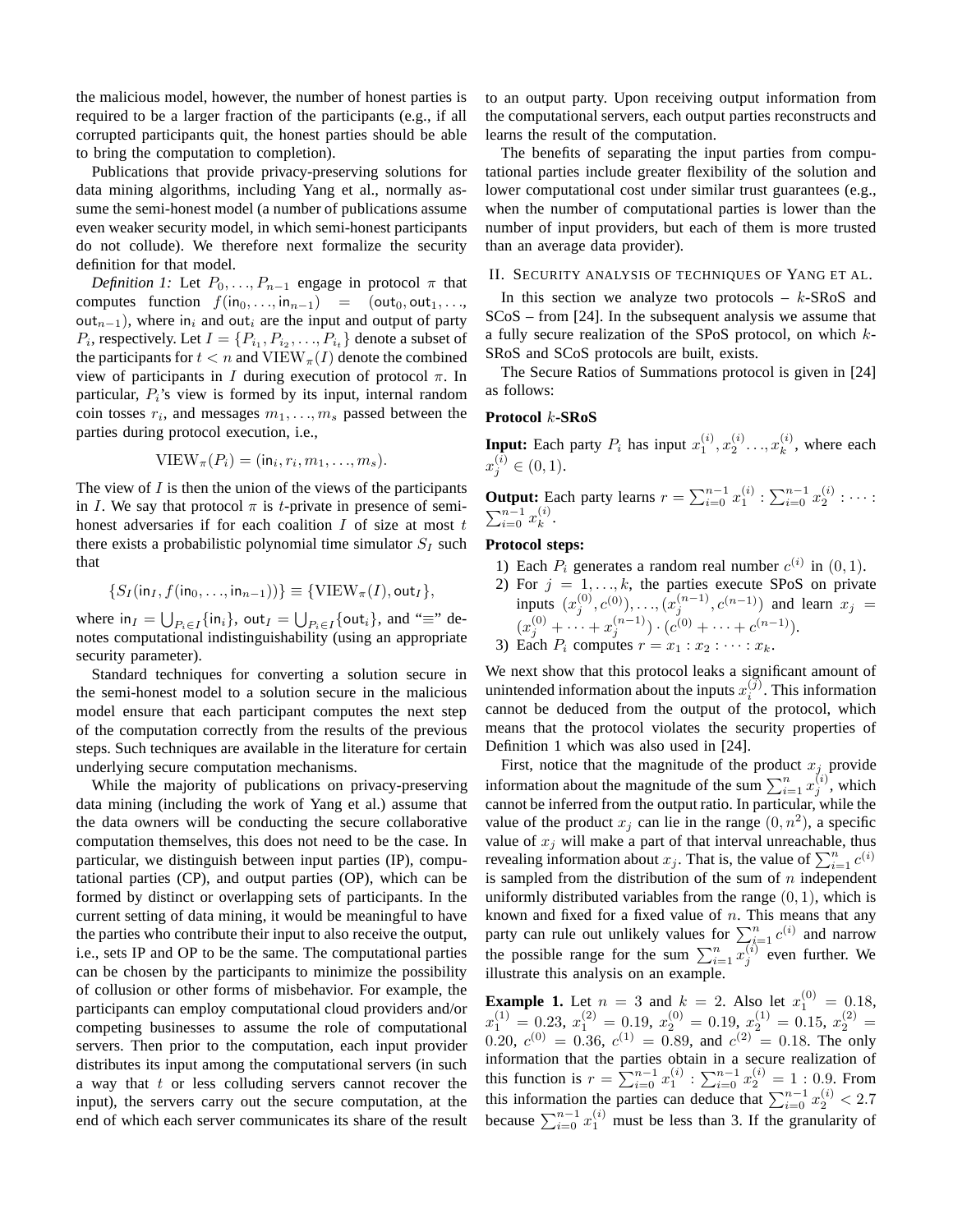the computation is  $\frac{1}{\ell}$ , the parties also know that that  $\sum_{i=0}^{n-1} x_1^{(i)}$  cannot take a few smallest possible values (such as  $\frac{1}{\ell}, \frac{2}{\ell}$ , etc.) since  $\sum_{i=0}^{n-1} x_2^{(i)}$  is smaller and must satisfy the ratio r.

During the execution of the protocol above, on the other  $\sum_{i=0}^{n-1} c^{(i)}$  < 3, from the released information the parties hand, the parties learn  $x_1 = 0.858$  and  $x_2 = 0.7722$ . Because immediately know that  $\sum_{i=0}^{n-1} x_1^{(i)} > 0.858/3 = 0.286$  and  $\sum_{i=0}^{n-1} x_2^{(i)} > 0.7722/3 = 0.2574$ . This reduces the range of the possible values of  $\sum_{i=0}^{n-1} x_1^{(i)}$  and  $\sum_{i=0}^{n-1} x_2^{(i)}$  by about 10%. The parties might also be able to limit the value of  $\sum_{i=0}^{n-1} x_1^{(i)}$  and  $\sum_{i=0}^{n-1} x_2^{(i)}$  from the above when  $\ell$  is small, i.e., because  $\sum_{i=0}^{n-1} c^{(i)} \ge \frac{3}{\ell}$ , it must hold that  $\sum_{i=0}^{n-1} x_1^{(i)} \le \frac{0.858\ell}{3}$  and  $\sum_{i=0}^{n-1} x_2^{(i)} \le \frac{0.7722\ell}{3}$ .

We also know that the probability density function (pdf) for the sum of  $n = 3$  uniform variables in  $(0, 1)$  is

$$
f(x) = \begin{cases} \frac{1}{2}x^2 & 0 \le x \le 1\\ \frac{1}{2}(-2x^2 + 6x - 3) & 1 \le x \le 2\\ \frac{1}{2}(x^2 - 6x + 9) & 2 \le x \le 3 \end{cases}
$$

with the mean 1.5 and variance 0.25. By integrating  $f(x)$ , we obtain the cumulative density function (cdf)  $F(x)$ . Let  $C$  denote a random variable from the distribution of which  $\sum_{i=0}^{2} c^{(i)}$  is sampled. Then  $F(s) = \Pr[C \le s] = 0.1$ when  $s \approx 0.8434$ , which means that a value sampled from  $C$  will be at most 0.8434 with 10% probability. Similarly,  $F(s) = Pr[C \le s] = 0.9$  when  $s \approx 2.1566$ , which gives us that with probability 80% any given value of  $\sum_{i=0}^{2} c^{(i)}$  will lie in the interval [0.8434, 2.1566]. This means that the parties can discover that with 80% probability  $\frac{0.858}{2.1566} \approx 0.398 \leq$  $\sum_{i=1}^{n} x_1^{(i)} \leq \frac{0.858}{0.8434} \approx 1.017$ , thus narrowing the range for the inputs even further. Similarly, with 66.67% probability any given value of  $\sum_{i=0}^{2} c^{(i)}$  will lie in the range [1, 2], which in this example implies that the parties learn that with the probability 66.67%  $0.429 \le \sum_{i=1}^{n} x_1^{(i)} \le 0.858$ . Using the same analysis, similar information can be learned about the range of the sum of  $x_2^{(i)}$ 's.

The above example showed what information is readily available to all participants. The situation, however, worsens when some of the participants collude. The protocols in [24] were intended to be resilient against any number of colluding parties, and we next show that the SRoS protocol is far from secure in that case. Once again, we need to consider what information the parties can deduce from the output of the (secure) computation and compare it to the information that the parties can discover during this protocol. Suppose that  $P_0$  through  $P_{m-1}$  collude for some  $1 < m < n$ . Given the output of the computation  $r = \sum_{i=0}^{n-1} x_1^{(i)} : \sum_{i=0}^{n-1} x_2^{(i)}$  (which will be only partial output when  $k > 2$ ) and their respective inputs  $\sum_{i=0}^{m-1} x_1^{(i)}$  and  $\sum_{i=0}^{m-1} x_2^{(i)}$ , the colluding parties can learn additional information from the output. In particular, they can find the relationship between the honest parties' inputs  $\sum_{i=m}^{n-1} x_1^{(i)}$  and  $\sum_{i=m}^{n-1} x_2^{(i)}$  by expressing the former as the function of the latter and somewhat narrow the known range for the possible values for  $\sum_{i=m}^{n-1} x_1^{(i)}$  and  $\sum_{i=m}^{n-1} x_2^{(i)}$  using



Fig. 1. Information about the input values of party  $P_2$  that can be deduced from the output of a secure ratio protocol.

the fact that both must lie in the range  $(0, n - m)$ .

In the SRoS protocol of [24], however, much more information about private inputs of honest parties can be deduced. This is due to the fact that additional information about  $c^{(i)}$ 's (which are used to protect the inputs) is known and additional functions of the inputs of honest parties are revealed, which narrow their range. We illustrate the analysis on an example.

**Example 2.** For simplicity, we use the same values as in the previous example. Suppose that  $P_0$  and  $P_1$  collude against  $P_2$ . In a secure implementation, the colluding parties only know that  $(0.41 + x_1^{(2)})/(0.34 + x_2^{(2)}) = 10/9$ . They can compute the linear function  $x_1^{(2)} = \frac{10}{9}x_2^{(2)} - 0.0322$ , which is plotted in Figure 1. The parties then determine that in order for both  $x_1^{(2)}$  and  $x_2^{(2)}$  to lie in the range  $(0, 1)$ , the value of  $x_2^{(2)}$  must be in the range (0.029, 0.929). In other words, the range of possible values for  $x_2^{(2)}$  is reduced by 8%.

EXIDE VANCES FOR  $x_2$  is reduced by 8%.<br>In the protocol of [24], however, the parties know that  $(0.41 + x_1^{(2)})(1.25 + c^{(2)}) = 0.858$  and  $(0.34 + x_2^{(2)})(1.25 +$  $c^{(2)}$ ) = 0.7722. Therefore, they can express  $x_1^{(2)}$  and  $x_2^{(2)}$  as linear functions of  $c^{(2)}$  and, as before, attempt to limit the range of values for  $x_1^{(2)}$  and  $x_2^{(2)}$ . In our example, these functions are  $x_1^{(2)} = \frac{0.858}{1.25 + c^{(2)}} - 0.41$  and  $x_2^{(2)} = \frac{0.7722}{1.25 + c^{(2)}} - 0.34$ , which are plotted in Figure 2. It is obvious from the figure that the information leakage is significant and substantially exceeds what can be deduced from a secure implementation of the computation. In particular, the range of  $x_1^{(2)}$  is narrowed down to [0, 0.2764] and the range of  $c^{(2)}$  is narrowed down to [0, 0.8427] using the first function. Using the second function, the range of  $x_2^{(2)}$  is narrowed down to [0.0032, 0.2778], but can further be reduced to [0.0295, 0.2778] considering that the value of  $c^{(2)}$  can be at most 0.8427 (this value of  $c^{(2)}$  is shown in the plot for  $x_2^{(2)}$  in Figure 2). Since the range of possible values is reduced by 72.4% for  $x_1^{(2)}$  and by 76.2% for  $x_2^{(2)}$ , it is clear that a large amount of unintended information is leaked.

We now analyze the second protocol, Secure Comparison of Summations, which is given in [24] as follows:

# **Protocol SCoS**

**Input:** Each party  $P_i$  has private input  $x_1^{(i)}$ ,  $x_2^{(i)}$ ..., where each  $x_j^{(i)} \in (0, 1)$ . There is also public integer  $P > 1$ .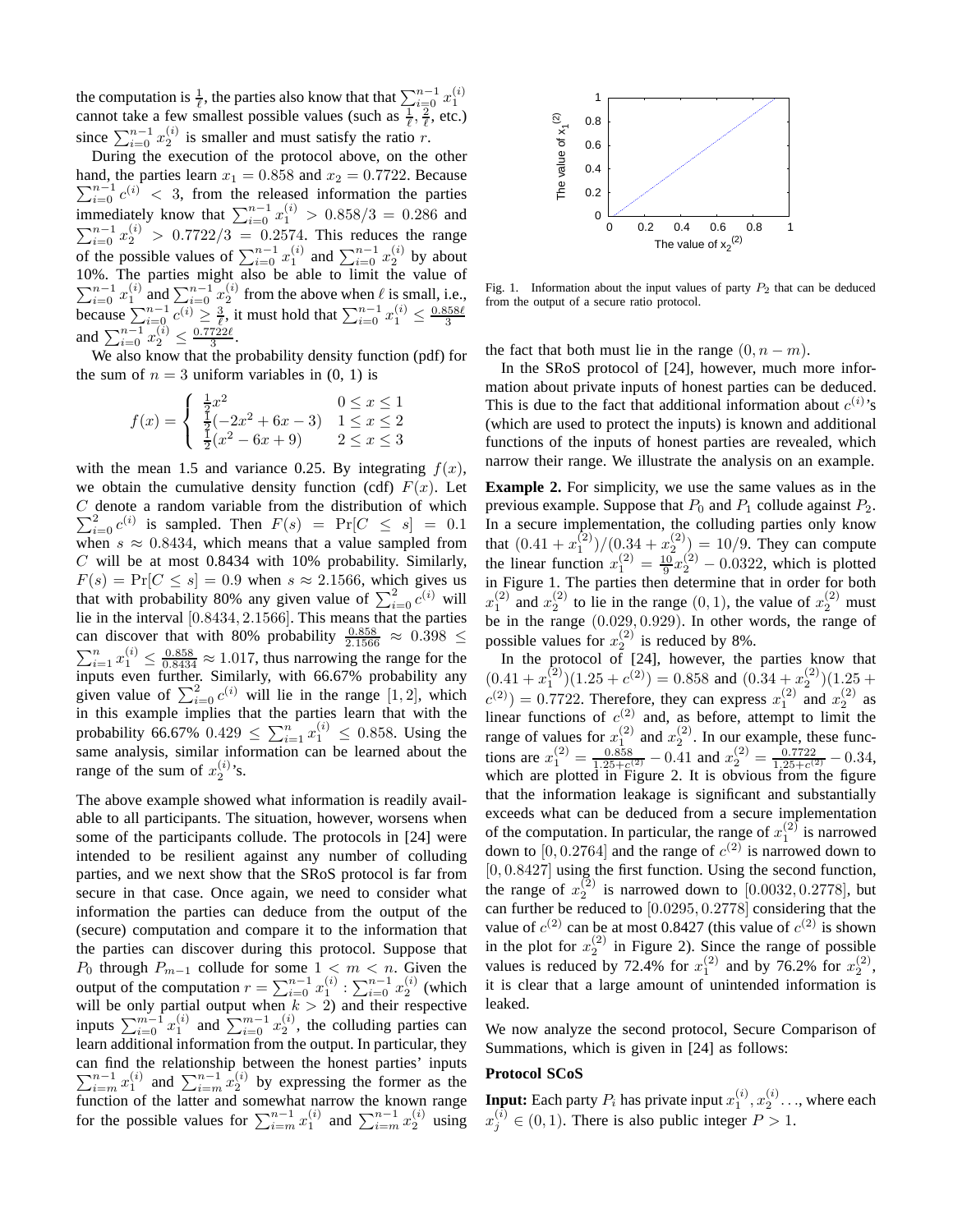

Fig. 2. Information about the input values of party  $P_2$  that can be deduced from the execution of k-SRoS protocol.

**Output:** Each party learns a bit b, where  $b = 0$  if  $\sum_{i=0}^{n-1} x_1^{(i)} > 0$  $\sum_{i=0}^{n-1} x_2^{(i)}$  and  $b=1$  otherwise.

# **Protocol steps:**

- 1) Each  $P_i$  generates a random real  $u^{(i)}$  in  $(0, 1 1/P)$  and computes  $y_1^{(i)} = x_1^{(i)}/P + u^{(i)}$  and  $y_2^{(i)} = x_2^{(i)}/P + u^{(i)}$ .
- 2) Each  $P_i$  generates a random real  $c^{(i)} \in (0,1)$ , and the parties execute SPoS twice:

(i) on private inputs  $(y_1^{(0)}, c_2^{(0)})$ , ...,  $(y_1^{(n-1)}, c_{n-1})$  to learn  $p_1 = (y_1^{(0)} + \cdots + y_1^{(n-1)})(c^{(0)} + \cdots + c^{(n-1)}),$ (ii) on private inputs  $(y_2^{(0)}, c^{(0)}), \ldots, (y_2^{(n-1)}, c^{(n-1)})$  to learn  $p_2 = (y_2^{(0)} + \cdots + y_2^{(n-1)})(c^{(0)} + \cdots + c^{(n-1)}).$ 

3) Each  $P_i$  outputs 0 if  $p_1 > p_2$ , and 1 otherwise.

For conciseness, we only analyze the case when a collusion of participants takes place. As before, in a secure implementation, the participants can only learn information that can be deduced from their inputs and the output bit. If parties  $P_0$ through  $P_{m-1}$  collude, the only information they learn is the constraints on the sums  $\sum_{i=m}^{n-1} x_1^{(i)}$  and  $\sum_{i=m}^{n-1} x_2^{(i)}$  that lead to the computed bit.

In the comparison protocol of [24], however, additionally information about the magnitude of the difference  $\sum_{i=0}^{n-1} x_1^{(i)}$  –  $\sum_{i=0}^{n-1} x_2^{(i)}$  can be deduced even without collusion. When collusion is present, this can additionally lead to information about the inputs of a particular participant. We next analyze the protocol in more detail.

While no recommended value for  $P$  was given in [24], when  $P = 2<sup>\kappa</sup>$  for a security parameter  $\kappa > 80$ , the release of a single  $p_j$  statistically hides the value of  $\sum_{i=m}^{n-1} x_j^{(i)}$  even in presence of collusion. However, because the value of each  $u^{(i)}$  is reused in both  $p_1$  and  $p_2$ , security is violated. That is, by computing



Fig. 3. Information about the input values of  $P_2$  that can be deduced from the output of a secure comparison protocol.

$$
(p_1 - p_2)P = \left(\sum_{i=0}^{n-1} x_1^{(i)} - \sum_{i=0}^{n-1} x_2^{(i)}\right) \sum_{i=1}^{n} c^{(i)}
$$
 information about the magnitude of the difference between inputs  $x_1^{(i)}$  and  $x_2^{(i)}$  is gained. When some parties collude, this can lead to learning information about the inputs of a single individual.

**Example 3.** Let us use the same set of values for n,  $x_1^{(i)}$ ,  $x_2^{(i)}$ , and  $c^{(i)}$  as in the previous examples. That is,  $n = 3$ ,  $x_1^{(1)} =$  $0.18, x_1^{(2)} = 0.23, x_1^{(3)} = 0.19, x_2^{(1)} = 0.19, x_2^{(2)} = 0.15,$  $x_2^{(3)} = 0.20, c^{(1)} = 0.36, c^{(2)} = 0.89, \text{ and } c^{(3)} = 0.18. \text{ In}$ secure implementation and in presence of a collusion between parties  $P_0$  and  $P_1$ , they know from the output that  $(0.41 +$  $(x_1^{(2)}) > (0.34 - x_2^{(2)})$ . This allows the parties to slightly restrict the inputs of  $P_2$ , where now  $x_1^{(2)} \in (0.07, 1), x_2^{(2)} \in (0, 0.93)$ , and the possible choices for the pair  $(x_1^{(2)}, x_2^{(2)})$  are given in the shaded area in Figure 3.

After executing the protocol, however, the colluding parties  $P_0$  and  $P_1$  learn that  $(p_1-p_2)P = (0.07 + (x_1^{(2)} - x_2^{(2)}))(1.25 +$  $c^{(2)}$ ) = 0.0858. This allows them to compute the value of  $(x_1^{(2)} - x_2^{(2)})$  as a function of  $c^{(2)}$ , which is shown in the top plot of Figure 4. That is, the value of  $(x_1^{(2)} - x_2^{(2)})$  is restricted to the range  $(-0.0014, -0.0319)$ . The parties can thus conclude that  $x_2^{(2)} - 0.0319 < x_1^{(2)} < x_2^{(2)} - 0.0014$ . By combining this information with what is already known from the output alone (Figure 3), the parties can limit the possible values of pairs  $(x_1^{(2)}, x_2^{(2)})$  to the area shaded in the bottom plot of Figure 4. We can see that the area shaded in Figure 3, which corresponds to uncertainty about  $P_2$ 's inputs in secure execution, is reduced by 94.7% to the area shaded in Figure 4 as a result of SCoS execution.

## III. SECURE COMPUTATION OF DATA MINING FUNCTIONS

This section shows how the operations identified in Section I as the basis of many data mining protocols – namely, addition, multiplication, comparison, and division – can be implemented in a secure and composable way. Composability means that, due to the theorem of Canetti [6], a protocol consisting of secure sub-protocols will be itself secure.

The choice of the techniques used in this work was driven by the practical SMC efficiency considerations. In particular, SMC can be based on three general types of techniques: (i) threshold homomorphic encryption, (ii) garbled circuit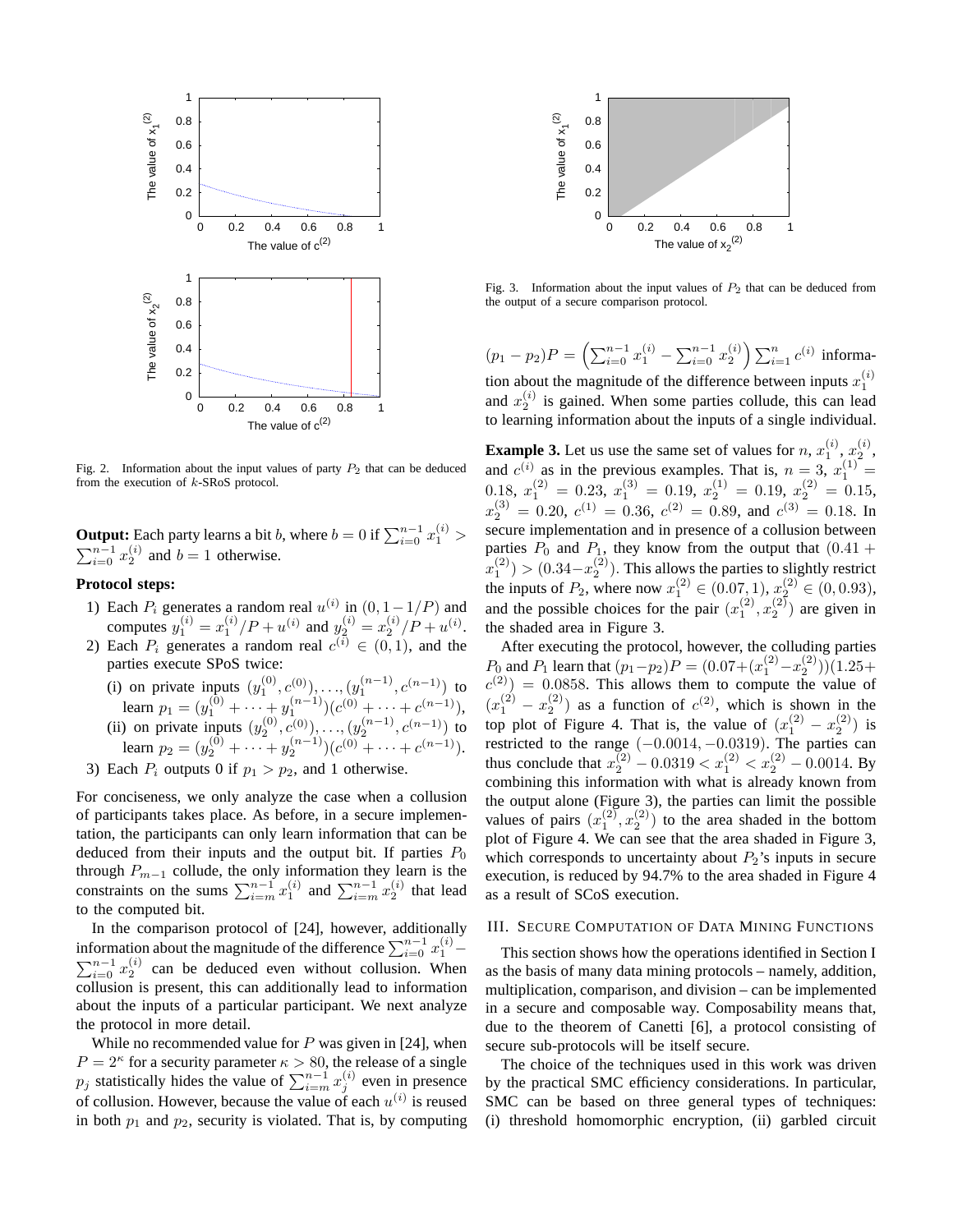

Fig. 4. Information about the input values of  $P_2$  that can be deduced from the execution of SCoS protocol.

evaluation, and (iii) secret sharing. The disadvantage of homomorphic encryption is that all operations take place in a group of large size, which means that every single operation is expensive. Multi-party garbled circuit evaluation (GCE) (see, e.g., [14]) is generally more efficient per operation than homomorphic encryption-based techniques, but uses Boolean circuits that operate on bits. Furthermore, the most efficient implementation of multi-party GCE known today, FairplayMP [3], uses secret sharing techniques for building a garbled circuit, and several interactive operations over secretshared values are needed for each gate. This leaves us with the techniques based on a linear secret sharing scheme, where all operations are performed over a field of small size and the computation of any linear combination of secret-shared values requires no interaction of the participating parties.

In detail, we assume that *computational* parties (CP)  $P_0, \ldots, P_{n-1}$  are connected with each other by secure authenticated channels. Each input party also establishes secure channels with  $P_0$  through  $P_{n-1}$ . For concreteness, we assume that Shamir secret sharing [21] over a finite field  $\mathbb{Z}_p$  is used as the underlying secret sharing scheme, where  $p$  is a (small) prime (such that all values we want to represent do not exceed p). We use notation  $[a]_p$  to denote that a is shared among the parties. In particular, when value  $s$  is shared, there is a polynomial  $f_s(x) = a_t x^t + \cdots + a_1 x + s \mod p$  with randomly chosen coefficients  $a_i \in \mathbb{Z}_p$  for  $i = 1, \ldots, t$  and  $P_i$ 's share is  $f_s(i + 1)$ . With this setup, the shared value s can be easily reconstructed from any  $t + 1$  shares using Lagrange interpolation. On the other hand,  $t$  parties or less cannot learn *any information* about the shared value, i.e., it is perfectly protected in information-theoretic sense regardless of the computational power of the participants. Therefore, an adversary can corrupt up to t parties, where  $t < n/2$  for passive adversaries and additional restrictions can apply for active adversaries.

Let values a and b be shared among the parties as  $[a]_p =$  $(f_a(1),..., f_a(n))$  and  $[b]_p = (f_b(1),..., f_b(n))$ . Then the following operations can be performed on the shared values without any interaction: to compute  $[a + b \bmod p]_p$ , each party  $P_i$  locally computes  $f_a(i) + f_b(i) \bmod p$ ; to compute  $[c + a \mod p]_p = c + [a]_p$  where c is a publicly known value, each party  $P_i$  locally computes  $c + f_a(i) \bmod p$ ; to compute [ca mod  $p|_p = c[a]_p$ , each party  $P_i$  computes  $cf_a(i)$  mod p. Similarly, any linear combination of any number of shared values can be computed locally.

Multiplication of shared values, on the other hand, [ab mod  $[p]_p = [ab]_p$  requires  $P_0, \ldots, P_{n-1}$ , to communicate with each other. In particular, the overhead is dominated by the need for party  $P_i$  to securely transmit an  $\ell$ -bit message to each party (and receive a message from each party), e.g., using the multiplication protocol from [13]. Therefore, communication overhead for a single party is  $n - 1$  transmissions, and a multiplication protocol involves transmission of the total of  $O(n^2)$  messages. The current description assumes that the adversary is passive. When security against malicious adversaries is desired, additional general techniques based on verifiable secret-sharing (VSS) can be utilized to make the protocols resilient to such behavior (see, e.g., [13], [10]).

Normally, performance of a protocol is measured in terms of two parameters: (i) the number of interactions (multiplications, secret splitting or opening) necessary to perform the computation and (ii) the number of sequential interactions, i.e., rounds. We employ the same metric in this work.

Going back to our setup in Section I, before a privacypreserving data mining computation takes place, each IP distributes its private inputs to the CPs  $P_0, \ldots, P_{n-1}$ . Upon protocol completion,  $P_0, \ldots, P_{n-1}$  communicate their shares of the output to each OP who reconstructs the result from the shares. Two secure operations – addition and multiplication – are trivial in this framework: addition of shares is performed by each CP locally and multiplication is performed interactively as described above. The rest of this section concentrates on the remaining two operations: comparison and division.

# *A. Comparison*

Performing comparison of two values often requires access to the bits in their binary representation, and we use notation  $[a]_B = [a_1]_p [a_2]_p \dots [a_\ell]_p$  to denote that each bit of binary representation of  $a = \sum_{i=1}^{\ell} 2^i a_i$  is secret-shared by the parties. Because comparison is a commonly used operation, it has been a subject of research. Some publications provide techniques for comparing two bit-decomposed values, the most efficient of which are listed in Table I, while others such as [7] allow comparison without bitwise representation. We defer discussion of the latter to section III-D. Theoretical literature (such as [11]) concentrates on constant-round techniques, which normally minimize the latency of computation when the operation is run in isolation. When, on the other hand, many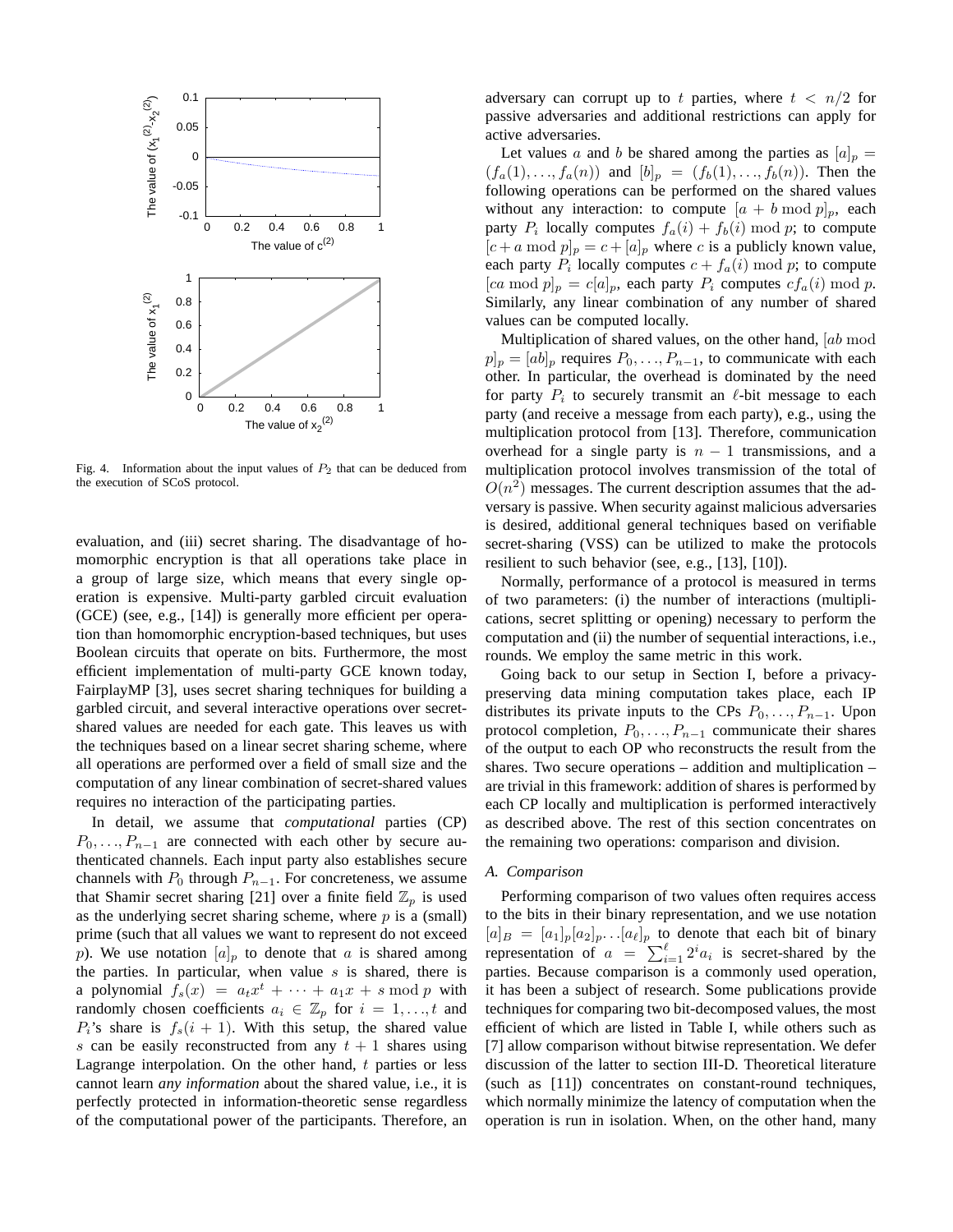|       | Source   Rounds   Interactions   Security   Passive   Active |                |  |
|-------|--------------------------------------------------------------|----------------|--|
|       |                                                              | <i>nerfect</i> |  |
| 109.1 |                                                              | perfect        |  |

TABLE I KNOWN TECHNIQUES FOR COMPARISON OF TWO BIT-DECOMPOSED VALUES OF LENGTH  $\ell$ .

| Source        | Rounds            | Interactions              | Security    | Pas Act |
|---------------|-------------------|---------------------------|-------------|---------|
| [11]          |                   | $47\ell \log_2 \ell$      | perfect     |         |
| [19]          |                   | $7\ell+3$                 | statistical |         |
| $[7]$ , $[1]$ | $\log_2 \ell + 1$ | $\ell \log_2 \ell + \ell$ | perfect     |         |
| [7], [1]      | $2\log_2\ell$ –   | $5\ell-2\log_2\ell-$      | perfect     |         |
| Appendix A    |                   |                           | perfect     |         |

TABLE II

KNOWN TECHNIQUES FOR ADDITION OF TWO BIT-DECOMPOSED VALUES OF LENGTH $\ell$ .

operations can be executed in parallel, techniques that minimize the overall work are preferred. For example, in Table I the techniques of [12] offer lower round and overall overhead as long as  $\ell \leq 256$ , i.e., for all data mining applications. The last three columns in the table show that perfect informationtheoretic security can be achieved in presence of passive or active adversaries.

## *B. Bit-oriented addition and subtraction*

Before discussing the division operation, we turn our attention to addition and subtraction of bit-decomposed values  $[a]_B$  and  $[b]_B$ . While addition of two secret-shared values  $[a]_p$  and  $[b]_p$  can be performed without any interaction, in some cases it is beneficial to be able to add two values in a bit-decomposed form, so that their sum is also available in the bit-decomposed form (the same functionality can be achieved by locally computing  $[a]_p$  and  $[b]_p$  from  $[a]_B$  and [b]<sub>B</sub>, respectively, as  $[x]_p = \sum_{i=1}^{\ell} 2^i [x_i]_p$ , then locally adding them  $[c]_p = [a+b]_p$  and decomposing  $[c]_p$  into bits, but adding two bitwise values can often be achieved more efficiently than bit decomposition). In particular, this operation is used in division and bit decomposition protocols. We list known techniques for bit-oriented addition in Table II (subtraction can be performed similarly). Also, while prior publications target minimizing the number of rounds, the best performance in terms of the overall overhead is achieved using a linear (in the length of values) number of rounds. For that reason, we design addition and subtraction protocols that use only  $2\ell-1$ multiplications. They are described in Appendix A.

In Table II, statistical security means that with negligible probability (in security parameter  $\kappa$ ) some information about private values can be revealed. Protocols with statistical security often have to use a field of a larger size resulting in slower operations.

# *C. Division*

The division operation is most complex among the computational primitives considered in this work. Privacy-preserving

division protocols appeared in the literature starting from twoparty solutions based on homomorphic encryption [2], [4] to more recent multi-party protocols [8], [15], [9]. There are a number of (conventional) division algorithms that can be used as the basis for secure implementation such as long division, Newton-Raphson, etc. Perhaps the most efficient privacy-preserving division protocol is that of Catrina and Saxena [9] that uses Goldschmidth's method and was designed to work on fixed-point values. While that algorithm has faster convergence (i.e., requires fewer iterations) than long division which computes a single bit of the quotient per iteration, the protocol of [9] is not guaranteed to compute the exact result (without an error). Furthermore, the solution achieves statistical security and has to rely on fields of large size, and security against an active adversary was not shown. We therefore provide an alternative solution that computes the result exactly, uses only standard techniques for which countermeasures against active adversaries are known, and can have advantageous performance when the length of values is small.

The solution is built using an intuitive implementation of division, which consists of a sequence of comparisons and subtractions. That is, the logic of the protocol for computing  $q = |v/d|$  and  $r = v \mod d$  is as shown below, where r holds the current remainder:

1.  $r := v$ : 2. for  $i = 1, \ldots, \ell$ 3.  $q_{\ell-i} := (r \overset{?}{\ge} 2^{\ell-i}d);$ 4.  $r := r - q_{\ell-i} 2^{\ell-i} d;$ 5. output  $q_1, \ldots, q_\ell;$ 

In [15] we built a secure division protocol using this logic and homomorphic encryption, but homomorphic encryption makes it too expensive for use in applications that should scale. Here we start with an optimization suggested in [15], then describe our own additional optimizations, and use more efficient building blocks to develop a protocol with fast performance.

Because on line 3 we perform a comparison with  $2^{\ell-i}d$ , a straightforward implementation would involve computation on values as large as  $2\ell-1$  bits. It is, however, noted in [15] that  $(\ell + 1)$ -bit representation is sufficient for all iterations of the computation. In particular, the  $(2\ell - i)$ -bit representation of  $2^{\ell-i}d$  is formed by shifting the bits of the bit-decomposed d  $\ell-i$  positions to the left and appending  $\ell-i$  bits corresponding to zeros. The  $(\ell+1)$ -bit representation of  $2^{\ell-i}d$  can be formed by also appending  $\ell-i$  zero bits to the value of d, but replacing the  $\ell - i$  most significant bits of the resulting representation with a single bit that corresponds to their OR. This means that if at least one of the  $\ell - i$  most significant bits of  $2^{\ell - i}d$  is 1, the relationship  $v < 2^{\ell-i}d$  will be preserved (here the  $(\ell + 1)$ -bit representation of  $v$  is formed by prepending a zero as its most significant bit). If, however, all of such bits are 0, the value of  $(\ell + 1)$ -bit representation of  $2^{\ell-i}d$  equals to the value of its  $(2\ell - i)$ -bit representation. Notice that the  $(\ell + 1)$ st bits for each  $2^{i}d$  can be computed once for all i before entering the loop as prefix-OR operation  $t_i = \bigvee_{j=0}^{i-1} d_{\ell-j}$  for  $i = 1, ..., \ell$ .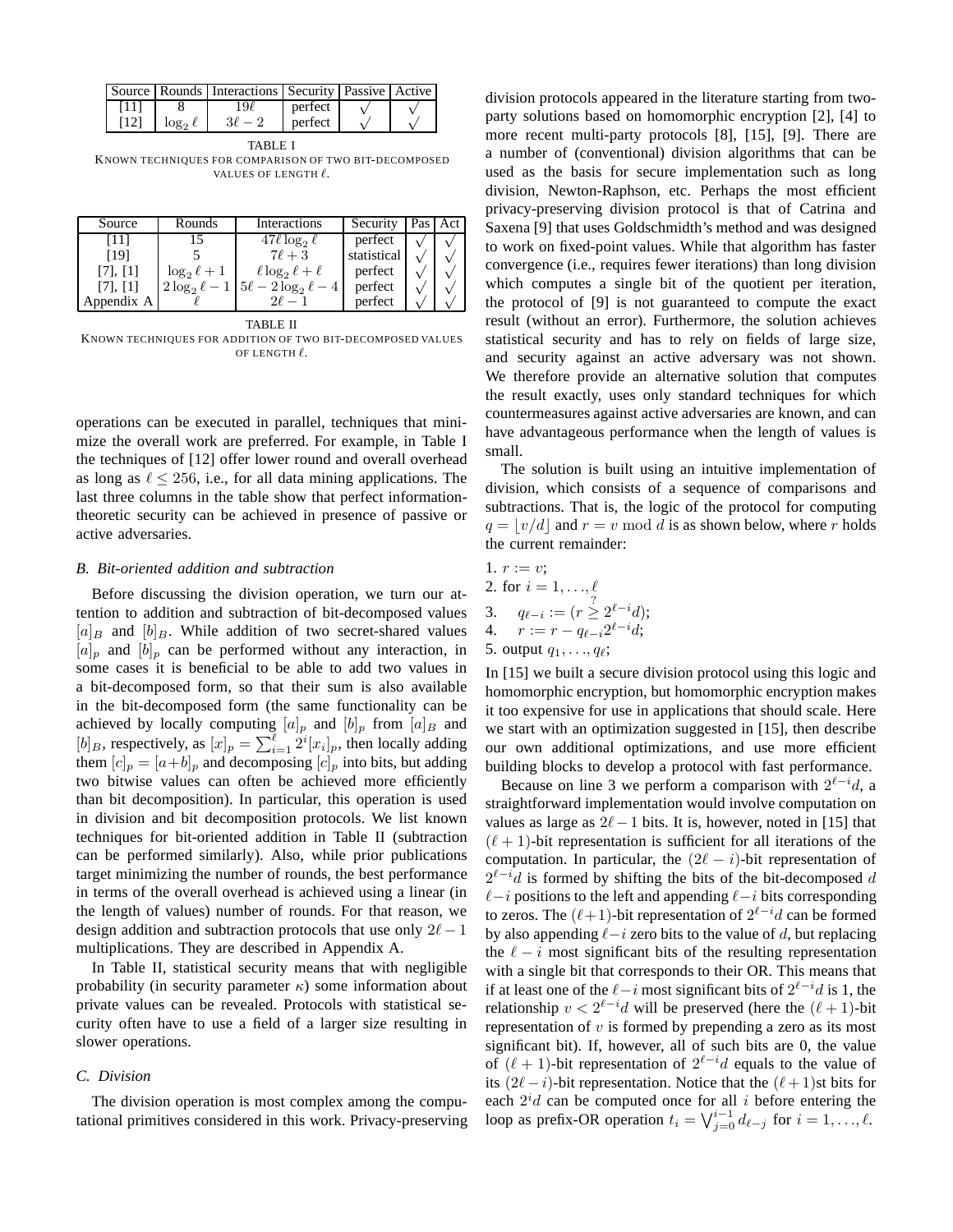To further optimize the computation, we consider reducing the number of iterations in the division. While the number of iterations is not reduced asymptotically, our optimizations reduce their number by a constant multiplicative factor with minimal impact on the communication and computation of the protocol. The optimization consists of computing a fixed number  $k$  of quotient bits within a single iteration of the protocol. The idea consists of replacing the comparison on line 3 with  $2^k - 1$  parallel comparisons that will compare v with values  $2^{\ell-i-k+1}d \cdot j$ , where j ranges from 1 to  $2^k - 1$ . Then  $k$  bits of  $q$  can be determined from the outcomes of the comparisons in  $k-1$  rounds using  $\frac{1}{2}(k-1)k$  multiplications. Let  $c_{i,j} := (r \geq 2^{\ell-i-k+1}d \cdot j)$  denote the outcome of a comparison. We set  $q_{\ell-i} = c_{i,2^k-2^{k-1}} = c_{i,2^{k-1}}, q_{\ell-i-1}$  is computed as  $q_{\ell-i-1} = q_{\ell-i}c_{i,2^k-2^k-2}+(1-q_{\ell-i})c_{i,2^{k-1}-2^{k-2}},$ etc. Finally, the value of  $2^{\ell-i-k+1}d \cdot j$  is subtracted from r, where  $j = \prod_{t=0}^{k-1} 2^{k-1-t} q_{\ell-i-t}$ .

To accomplish the last step, subtraction must be performed without having access to the computed quotient bits. We achieve this by forming the value to be subtracted as  $\sum_{j=1}^{2^k-1} i_j (2^{\ell-i-k}d \cdot j)$ , where  $i_j$  is a bit and at most one  $i_j$ is set to 1. The value of  $i_j$  is computed from the quotient bits  $q_{\ell-i}, \ldots, q_{\ell-i-k+1}$ . For example, when  $k = 2$ , we obtain  $i_1 = \neg q_{\ell-i} \wedge q_{\ell-i-1}, i_2 = q_{\ell-i} \wedge \neg q_{\ell-i-1},$  and  $i_3 = q_{\ell-i} \wedge q_{\ell-i-1}$ . If the values  $d \cdot j$  are precomputed in bitwise form in the beginning of the protocol, computation of  $i_j(d \cdot j)$  consists of multiplying each bit of  $d \cdot j$  with  $i_j$ , after which the result is appended with  $\ell - i - k + 1$  zero bits to obtain  $i_j(2^{\ell-i-k+1}d \cdot j)$ . Finally, the sum across all j's is performed (on bit-decomposed values) locally because at most one value being added is non-zero.

The above optimization technique for reducing the number of rounds affects the way the comparisons are carried out on line 3 above using  $(\ell+1)$ -bit values, and we need to ensure that  $(\ell+1)$ -bit representations are computed for all  $2^{\ell-i-k+1}d \cdot j$ . In order to combine both optimization techniques on line 4, we notice that it is sufficient to use only  $\ell$  least significant bits of  $2^{\ell-i-k+1}d \cdot j$  because the subtraction is performed only if the  $\ell$ -bit value r is larger than  $2^{\ell-i-k+1}d \cdot j$ . This gives us the overall division protocol presented next.

For simplicity of exposition, we describe it for the case of  $k = 2$  and even  $\ell$  (when  $\ell$  is odd, one iteration of the loop should be executed to compute a single bit of the quotient instead of two).

Divide( $[v]_B = [v_1] \dots [v_\ell], [d]_B = [d_1] \dots [d_\ell]$ )

- 1) The parties execute  $[s]_B$  = Add $(0[d_1] \dots [d_\ell])$  $[d_1] \dots [d_\ell]0$ , where  $[s]_B = [s_1] \dots [s_{\ell+2}]$ .
- 2) The parties execute  $([t_1], \ldots, [t_{\ell-1}])$  = PrefixOR $([d_\ell],$ ...,  $[d_2]$ ) and  $([t'_1],...,[t'_{\ell}]) =$  PrefixOR( $[s_{\ell+2}],...,[s_3]$ ), also set  $[t_0] = 0$ .
- 3) Each party sets  $[r]_B = [v]_B$ ,  $[0d]_B = 0_B$ ,  $[1d]_B = [d]_B$ ,  $[2d]_B = 0[d_1] \dots [d_{\ell-1}],$  and  $[3d]_B = [s_1] \dots [s_\ell].$ 4) For  $i = 1, 3, \ldots, \ell - 1$ 
	- a) the parties execute  $[c_1]$  = Compare( $[r]_B$ ,

 $0^{\ell-i-1}[d_1] \ldots [d_{i+1}][t_{\ell-i-1}]), \ \ [c_2] \ \ = \ \ \ \mathsf{Compare}([r]_B,$  $0^{\ell-i}[d_1] \ldots [d_i][t_{\ell-i}]),$  and  $[c_3]$  =  $\mathsf{Compare}([r]_B,$  $0^{\ell-i-1}[s_1]\dots[s_{i+1}][t'_{\ell-i+1}]$  in parallel, where  $0^j$ denotes concatenation of  $j$  zeros.

- b) the parties set  $[q_{\ell-i}] = [c_2]$  and compute  $[q_{\ell-i-1}] =$  $[q_{\ell-i}]([c_3] - [c_1]) + [c_1]$  using one multiplication.
- c) the parties compute  $[q_{\ell-i}][q_{\ell-i-1}]$  and set  $[i_1] =$  $[q_{\ell-i-1}]-[q_{\ell-i}][q_{\ell-i-1}]; [i_2] = [q_{\ell-i}]-[q_{\ell-i}][q_{\ell-i-1}];$ and  $[i_3] = [q_{\ell-i}][q_{\ell-i-1}].$
- d) the parties compute in parallel  $[o_{1,j}] = [i_1][1d_j]$ ,  $[o_{2,j}] = [i_2][2d_j]$ , and  $[o_{3,j}] = [i_3][3d_j]$  for  $j =$  $1, \ldots, i + k - 1.$
- e) each party locally sets  $[o_j] = 0$  for  $j = 1, \ldots, \ell i j$  $k + 1$  and  $[o_{j+\ell-i-k+1}] = [o_{1,j}] + [o_{2,j}] + [o_{3,j}]$  for  $j = 1, ..., i + k - 1$  to obtain  $[o]_B = [o_1] ... [o_\ell].$
- f) the parties execute  $[r]_B =$  Subtract( $[r]_B$ ,  $[o]_B$ ).
- 5) Return  $|q|_B = |q_1| \dots |q_\ell|$ .

In the above, step 1 computes 3d (the values 0d, 1d, 2d, and 3d are explicitly set in step 3), and step 2 computes prefix OR to form  $(\ell + 1)$ -bit representation of  $2^{\ell-i-1}d$ ,  $2^{\ell-i-1}2d$ , and  $2^{\ell-i-1}3d$ . In step 4(a), three comparisons with r are performed in parallel, after which 2 quotient bits are computed in step 4(b). Steps 4(c)–(e) compute the sum  $\sum_{j=1}^{3} i_j (2^{\ell-i-1}d \cdot j)$ , after which it is subtracted from  $r$ . Note that when the remainder  $r = v \mod d$  is not needed, steps 4(c)–(f) can be skipped in the last iteration of the loop.

**Complexity.** The protocol performs a single addition in step 1 and two prefix OR operations in step 2. The loop in step 4 adds 3 comparison operations, one subtraction, and a number of multiplications in  $\frac{\ell}{2}$  iterations. Notice that similar complexity would be achieved if we performed  $\ell$  iterations with a single comparison and subtraction and a number of multiplications, while the round complexity would rise by about a factor of 2. Assuming that we use bitwise addition and comparison operations with  $\log_2 \ell$  rounds and PrefixOR with  $\log_2 \ell$  rounds and  $0.5\ell \log_2 \ell$  interactions from [7] with perfect privacy, we obtain the round complexity of  $2\log_2\ell + 1 + \frac{\ell}{2}(2\log_2\ell + 4)$ . For  $\ell = 32$ , this gives us 235 rounds. The number of multiplications is  $1.5\ell \log_2 \ell + \ell + \frac{\ell}{2}(10\ell + \ell \log_2 \ell - 4) + 3\ell(\frac{\ell}{2} + 1).$ When several division or other operations are executed in parallel, the cost of each of them can be noticeably reduced at the expense of increasing the number of rounds. Also, with statistical security guarantees, both the number of rounds and the overall cost can be reduced by using more efficient PrefixOR and comparison operations from [7].

**Security.** As can be seen from the protocol, no single value is revealed throughout the entire computation, i.e., all values are handled in a secret shared form. This means that no information can be leaked except what the building blocks might leak. Because we use only secure sub-protocols to perform privacy-preserving division, by the composition theorem [6] it means that the entire protocol is also secure. In particular, the simulator in Definition 1 can perfectly simulate the view of the parties by using random values (or using the simulators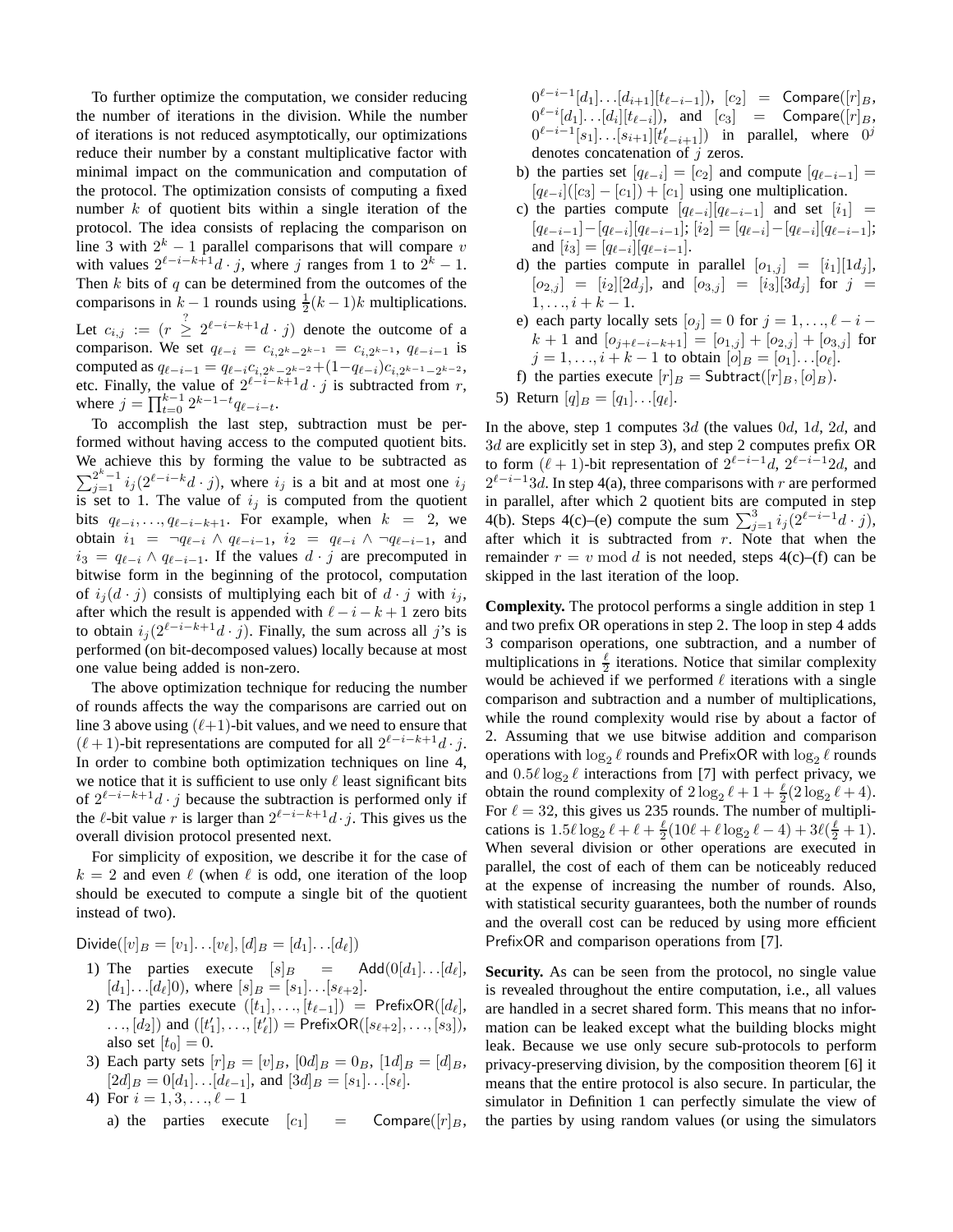| <b>Source</b> | Rounds            | <b>Multiplications</b>                        | Security    | Pas Act |  |
|---------------|-------------------|-----------------------------------------------|-------------|---------|--|
| 1111          | 38                | $94\ell \log_2 \ell + 93\ell$                 | perfect     |         |  |
| [17]          | 25                | $47\ell \log_2 \ell + 63\ell + 30\sqrt{\ell}$ | perfect     |         |  |
| [20]          |                   | $39.5\ell + 15$                               | statistical |         |  |
|               | $\log_2 \ell + 2$ | $\ell \log_2 \ell + \ell + 1$                 | statistical |         |  |

TABLE III KNOWN TECHNIQUES FOR BIT DECOMPOSITION OF AN  $\ell$ -BIT VALUE.

for the building blocks) assuming that no more than  $t$  parties collude. Security against active adversaries can be achieved by using standard verifiable secret sharing techniques.

#### *D. Bit decomposition and related operations*

Performance of known techniques for securely computing  $\ell$ least significant bits  $[a_1] \dots [a_\ell]$  from  $[a]_p$  are summarized in Table III. Security of the solution in [9], [1] was not shown to hold in presence of active adversaries. We also note that the literature provides techniques for performing comparison without having to bit-decompose the operands first, and the performance is more efficient than applying bit decomposition followed by comparison of bit-decomposed values. Such techniques were given in [17], [5], [9] for comparison, equality, and range checks.

#### *E. Performance*

Finally, we show that the techniques described in this work are practical for many applications. Based on our experiments, a single round of multiplication takes about 3msec on a LAN with  $n = 5$  parties, where a noticeable portion comes from the need to encrypt/decrypt communication. This means that addition, multiplication, and comparison operations are extremely fast, while a 235-round division algorithm can be executed in less than a second. This performance compares favorably with the performance results for this operation reported by Yang et al. [24] which do not tolerate collusion.

## IV. CONCLUSIONS

This work follows the line of research taken by Yang et al. [24] that suggest that a large number of data mining problems can be realized in a privacy-preserving setting by designing techniques for what we decompose into secure evaluation of addition, multiplication, comparison, and division. We first show that, despite security claims given in [24], their protocols are not secure (i.e., leak a significant amount of private information) in presence of semi-honest adversaries even if no collusion between the participants takes place. We then show how efficient solutions secure in both semi-honest and malicious models can be developed in this framework. An additional advantage of our approach is that the protocols do not need to be run by the data owners themselves, but instead can be executed by a selected groups of parties or even outsourced to external computational servers.

# ACKNOWLEDGMENTS

This work was supported in part by the grant AFOSR-FA9550-09-1-0223 from the Air Force Office of Scientific Research. Any opinions, findings, and conclusions or recommendations expressed in this publication are those of the author and do not necessarily reflect the views of the AFOSR.

#### **REFERENCES**

- [1] SecureSCM Project Deliverable D9.2. http://pi1.informatik.uni-mannheim.de/index.php?pagecontent=site/ Research.menu/SecureSCM.page, University of Mannheim, July 2009.
- [2] M. Atallah, M. Bykova, J. Li, K. Frikken, and M. Topkara. Private collaborative forecasting and benchmarking. In *ACM Workshop on Privacy in the Electronic Society (WPES)*, pages 103–114, 2004.
- [3] A. Ben-David, N. Nisan, and B. Pinkas. FairplayMP: A system for secure multi-party computation. In *ACM Conference on Computer and Communications Security (CCS)*, pages 257–266, 2008.
- [4] P. Bunn and R. Ostrovsky. Secure two-party k-means clustering. In *ACM Conference on Computer and Communications Security (CCS)*, pages 486–497, 2007.
- [5] M. Burkhart, M. Strasser, D. Many, and X. Dimitropoulos. SEPIA: Privacy-preserving aggregation of multi-domain network events and statistics. In *USENIX Security Symposium*, pages 223–240, 2010.
- [6] R. Canetti. Security and composition of multiparty cryptographic protocols. *Journal of Cryptology*, 13(1):143–202, 2000.
- [7] O. Catrina and S. de Hoogh. Improved primitives for secure multiparty integer computation. In *Security and Cryptography for Networks (SCN)*, pages 182–199, 2010.
- [8] O. Catrina and C. Dragulin. Multiparty computation of fixed-point multiplication and reciprocal. In *International Workshop on Database and Expert Systems Application (DEXA)*, pages 107–111, 2009.
- [9] O. Catrina and A. Saxena. Secure computation with fixed-point numbers. In *Financial Cryptography and Data Security (FC)*, pages 35–50, 2010.
- [10] R. Cramer, I. Damgård, and U. Maurer. General secure multi-party computation from any linear secret-sharing scheme. In *Advances in Cryptology – EUROCRYPT*, volume 1807 of *LNCS*, pages 316–334, 2000.
- [11] I. Damgård, M. Fitzi, E. Kiltz, J. Nielsen, and T. Toft. Unconditionally secure constant-rounds multi-party computation for equality, comparison, bits and exponentiation. In *Theory of Cryptography Conference (TCC)*, pages 285–304, 2006.
- [12] J. Garay, B. Shoenmakers, and J. Villegas. Practical and secure solutions for integer comparison. In *Public Key Cryptography (PKC)*, pages 330– 342, 2007.
- [13] R. Gennaro, M. Rabin, and T. Rabin. Simplified VSS and fast-track multiparty computations with applications to threshold cryptography. In *ACM Symposium on Principles of Distributed Computing (PODC)*, pages 101–111, 1998.
- [14] O. Goldreich, S. Micali, and A. Wigderson. How to play any mental game. In *ACM Symposium on Theory of Computing (STOC)*, pages 218–229, 1987.
- [15] T. R. Hoens, M. Blanton, and N. Chawla. A private and reliable recommendation system using a social network. In *IEEE International Conference on Information Privacy, Security, Risk and Trust (PASSAT)*, pages 816–825, 2010.
- [16] S. Jha, L. Kruger, and P. McDaniel. Privacy-preserving clustering. In *European Symposium On Research In Computer Security (ESORICS)*, pages 397–417, 2005.
- [17] T. Nishide and K. Ohta. Multiparty computation for interval, equality, and comparison without bit decomposition protocol. In *Conference on Theory and Practice of Public Key Cryptography (PKC)*, pages 343–360, 2007.
- [18] M. Ozarar and A. Ozgit. Secure multiparty overall mean computation via oblivious polynomial evaluation. In *International Conference on Security of Information and Networks (SIN)*, pages 84–95, 2007.
- [19] T. Reistad. Multiparty comparison An improved multiparty protocol for comparison of secret-shared values. In *International Conference on Security and Cryptography (SECRYPT)*, pages 325–330, 2009.
- [20] T. Reistad and T. Toft. Linear, constant-rounds bit-decomposition. In *International Conference on Information, Security and Cryptology (ICISC)*, pages 245–257, 2009.